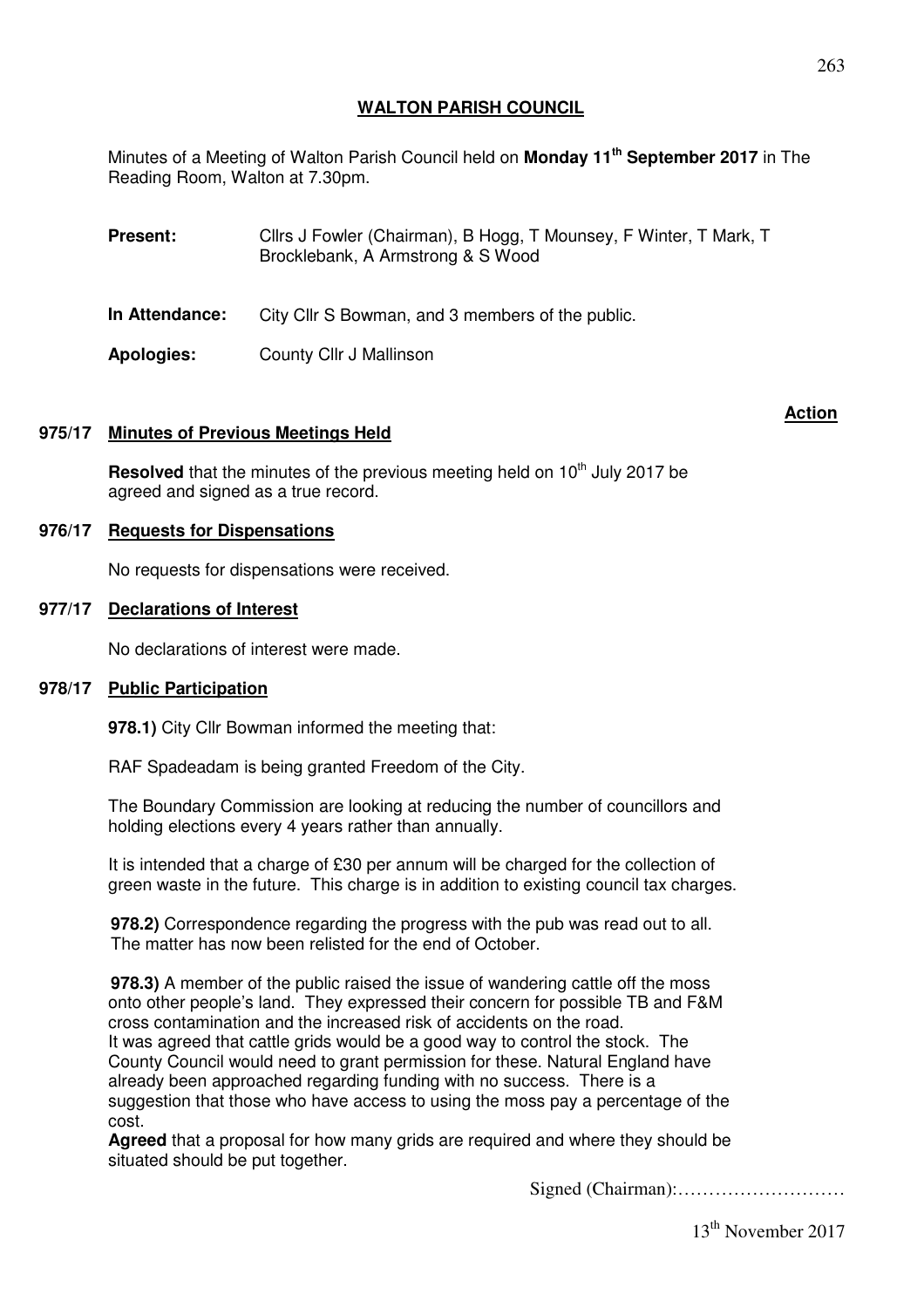|        | cattle are not contained by a cattle grid. The question of why other places with<br>common land appear to have these installed yet Walton doesn't will also be asked.<br>Cllr Bowman suggested contacting Cllr Mallinson to ask who is the most<br>appropriate person at the Highways Department to contact.                                                                                                                                     |                           |
|--------|--------------------------------------------------------------------------------------------------------------------------------------------------------------------------------------------------------------------------------------------------------------------------------------------------------------------------------------------------------------------------------------------------------------------------------------------------|---------------------------|
| 979/17 | <b>Village Pub</b>                                                                                                                                                                                                                                                                                                                                                                                                                               |                           |
|        | Agreed that the Council will be contacted by phone to request a formal response to<br>our letters.                                                                                                                                                                                                                                                                                                                                               | <b>CT</b>                 |
| 980/17 | <b>Village Green and Common Land</b>                                                                                                                                                                                                                                                                                                                                                                                                             |                           |
|        | 980.1) Village Green Inspections<br>Noted that the recent inspection reports have been completed.                                                                                                                                                                                                                                                                                                                                                |                           |
|        | 980.2) Repair of the green by rolling it<br>Noted that the green is considered to be too wet now for this to be an option until<br>next spring.                                                                                                                                                                                                                                                                                                  |                           |
|        | 980.3) Progress Report on Tree Maintenance<br>Noted that Talkin Trees have completed the work and issued their invoice. Some<br>of the smaller trees still need pruning in the lower branches.<br>Agreed that this will be completed by the councillors on Sunday 24 <sup>th</sup> September<br>2017.                                                                                                                                            | <b>Cllrs</b>              |
|        | 980.4) Play Area Operational Inspection Report<br>Noted All items were deemed to be low risk.<br>Agreed that the goal posts will be pegged down on Sunday 24 <sup>th</sup> September 2017.<br>Noted that some of the ground matting needs to be repaired with cable ties.<br>Agreed to confirm with the insurers how many inspections are required per annum<br>and to reduce with The Play Inspection Company if the contract agreement allows. | <b>Cllrs</b><br><b>CT</b> |
|        | 980.5) Email received regarding straying livestock<br>Noted that this item was covered by earlier discussions.                                                                                                                                                                                                                                                                                                                                   |                           |
|        | 980.6) Drainage Issues<br>Noted that a drain has collapsed in the village which will be reported online by Cllr<br>Fowler.                                                                                                                                                                                                                                                                                                                       | JF                        |
| 981/17 | <b>Planning Matters</b>                                                                                                                                                                                                                                                                                                                                                                                                                          |                           |
|        | None received.                                                                                                                                                                                                                                                                                                                                                                                                                                   |                           |
| 982/17 | <b>Outside Bodies</b>                                                                                                                                                                                                                                                                                                                                                                                                                            |                           |
|        | <b>Walton Village Hall Management Committee -</b><br>Noted that their thanks were passed on for all the help with the Music on<br>the Green event held on Sunday 27 <sup>th</sup> August 2017. £250 was raised for the<br>village hall. The next main event will be held before Christmas.                                                                                                                                                       |                           |

**Agreed** that a letter will be sent to the Highways Department asking whether they will accept liability for an accident that occurs on the road due to the fact that the

Signed (Chairman):………………………

13<sup>th</sup> November 2017

**CT**